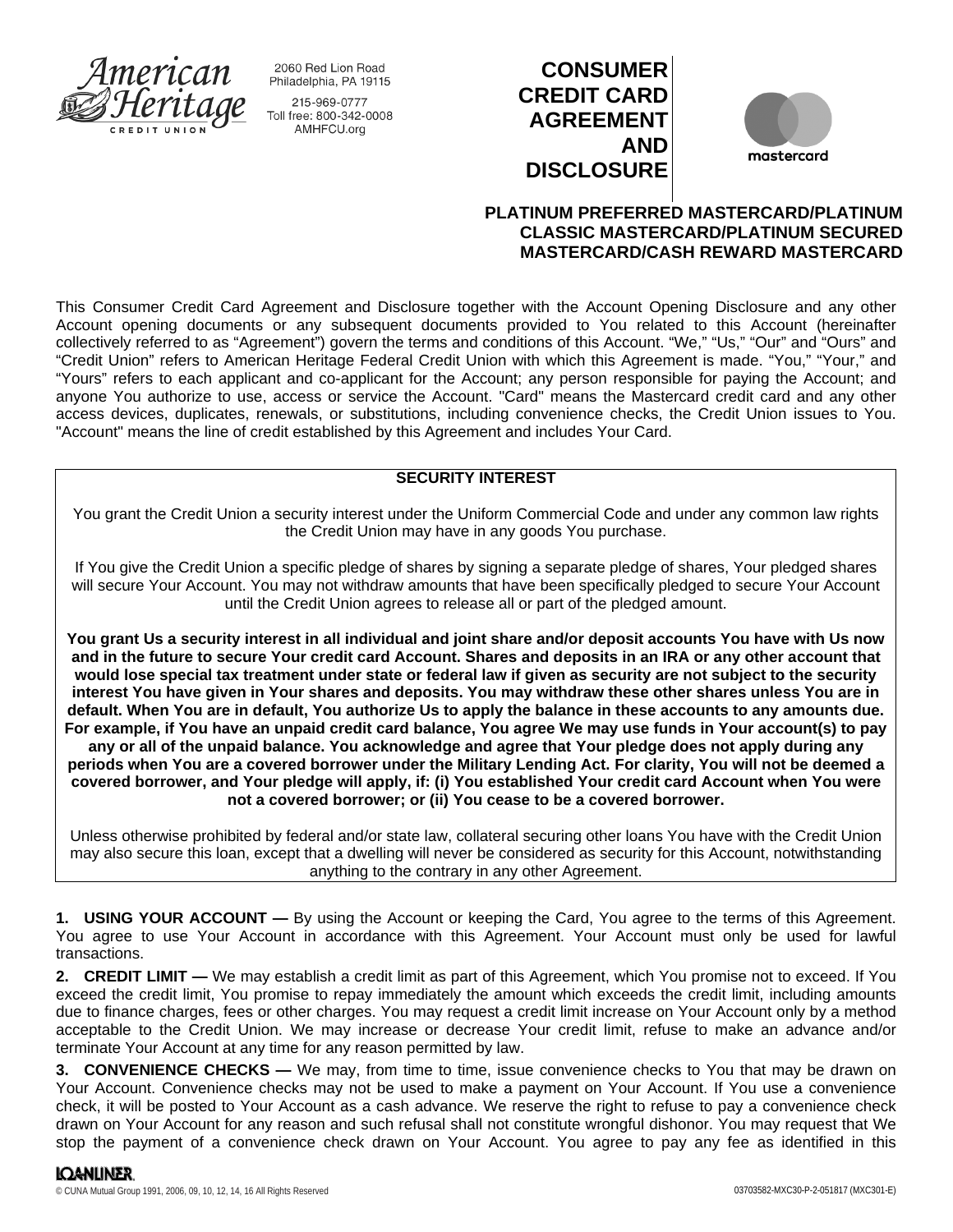Agreement imposed to stop a payment on a convenience check issued on Your Account. You may make a stop payment request orally, if permitted, or in writing. Your request must be made with sufficient time in advance of the presentment of the check for payment to give Us a reasonable opportunity to act on Your request. In addition, Your request must accurately describe the check including the exact Account number, the payee, any check number that may be applicable, and the exact amount of the check. If permitted, You may make a stop payment request orally but such a request will expire after 14 days unless You confirm Your request in writing within that time. Written stop payment orders are effective only for six months and may be renewed for additional six month periods by requesting in writing that the stop payment order be renewed. We are not required to notify You when a stop payment order expires.

If We re-credit Your Account after paying a check over a valid and timely stop payment order, You agree to sign a statement describing the dispute with the payee, to assign to Us all of Your rights against the payee or other holders of the check and to assist Us in any legal action.

You agree to indemnify and hold Us harmless from all costs and expenses, including attorney's fees, damages, or claims, related to Our honoring Your stop payment request or in failing to stop payment of an item as a result of incorrect information provided to Us or the giving of inadequate time to act upon a stop payment request. Note: A convenience check is not a check as that term is defined under the Uniform Commercial Code. It is an advance from Your credit card Account with Us and Your stop payment rights are provided under this Agreement with Us.

**4. REPAYMENT —** You promise to repay all amounts You owe under this Agreement. Your promise to repay includes all transactions made to Your Account by You or anyone You authorize to use Your Account as well as all interest charges and fees.

For each billing period, You must pay at least the Minimum Payment Due by the Payment Due Date.

The Minimum Payment Due is 2.00% of Your total New Balance, or \$20.00, whichever is greater, plus any amount past due and any amount by which You have exceeded Your applicable credit limit. If Your total New Balance is less than \$20.00, then Your Minimum Payment Due is the amount of the total New Balance.

You may pay more frequently, pay more than the Minimum Payment Due or pay the total New Balance in full.

If You make extra or larger payments, You are still required to make at least the Minimum Payment Due each month Your Account has a balance (other than a credit balance). The Credit Union may delay replenishing Your credit limit until the date the payment is posted or the Credit Union confirms the payment has cleared.

Your payment of the required Minimum Payment Due may be applied to what You owe the Credit Union in any manner the Credit Union chooses, as permitted by applicable law. If You make a payment in excess of the required Minimum Payment Due, the Credit Union will allocate the excess amount first to the balance with the highest annual percentage rate ("APR") and any remaining portion to the other balances in descending order based on applicable APR, unless otherwise prescribed by applicable law. We may accept checks marked "payment in full" or with words of similar effect without losing any of Our rights to collect the full balance of Your Account with Us.

**5. INTEREST AND FINANCE CHARGES —** We will begin charging You interest on purchases and balance transfers on the date the transaction is posted to Your Account. We will begin charging You interest on cash advances on the date of the transaction or the first day of the billing cycle in which the transaction is posted to Your Account, whichever is later (transaction date). However, We will not charge You any interest on new purchases or balance transfers if Your Account had a zero or credit balance at the beginning of that billing cycle, or You paid the entire new balance on the previous cycle's billing statement by the Payment Due Date of that statement. To avoid an additional finance charge on the balance of purchases or balance transfers, You must pay the entire new balance on the billing statement by the Payment Due Date of that statement.

## **How We Calculate Your Balance:**

Interest charges on Your Account are calculated separately for purchases, balance transfers and cash advances ("Transaction Type"). We figure the interest charge for each Transaction Type by applying the periodic rate to each corresponding "average daily balance." To get the "average daily balance" for a Transaction Type We take the beginning balance for that Transaction Type each day, add any new transactions of that type, and subtract any unpaid interest or other finance charges and any applicable payments or credits. This gives Us the daily balance for each Transaction Type. Then, for each Transaction Type, We add up all the daily balances for the billing cycle and divide each total by the number of days in the billing cycle. This gives Us the "average daily balance" for each Transaction Type.

**6. FEES —** In addition to the periodic rate, additional fees may be imposed on Your Account. If applicable to Your Account, the fee amounts and explanations are disclosed on the Account Opening Disclosure accompanying this Agreement.

**7. FOREIGN TRANSACTIONS —** Purchases and cash advances made in foreign currencies will be debited from Your Account in U.S. dollars. The exchange rate between the transaction currency and the billing currency used for processing international transactions is a rate selected by Mastercard from a range of rates available in wholesale currency markets for the applicable central processing date, which rate may vary from the rate Mastercard itself receives or the governmentmandated rate in effect for the applicable central processing date. The exchange rate used on the processing date may differ from the rate that would have been used on the purchase date or cardholder statement posting date.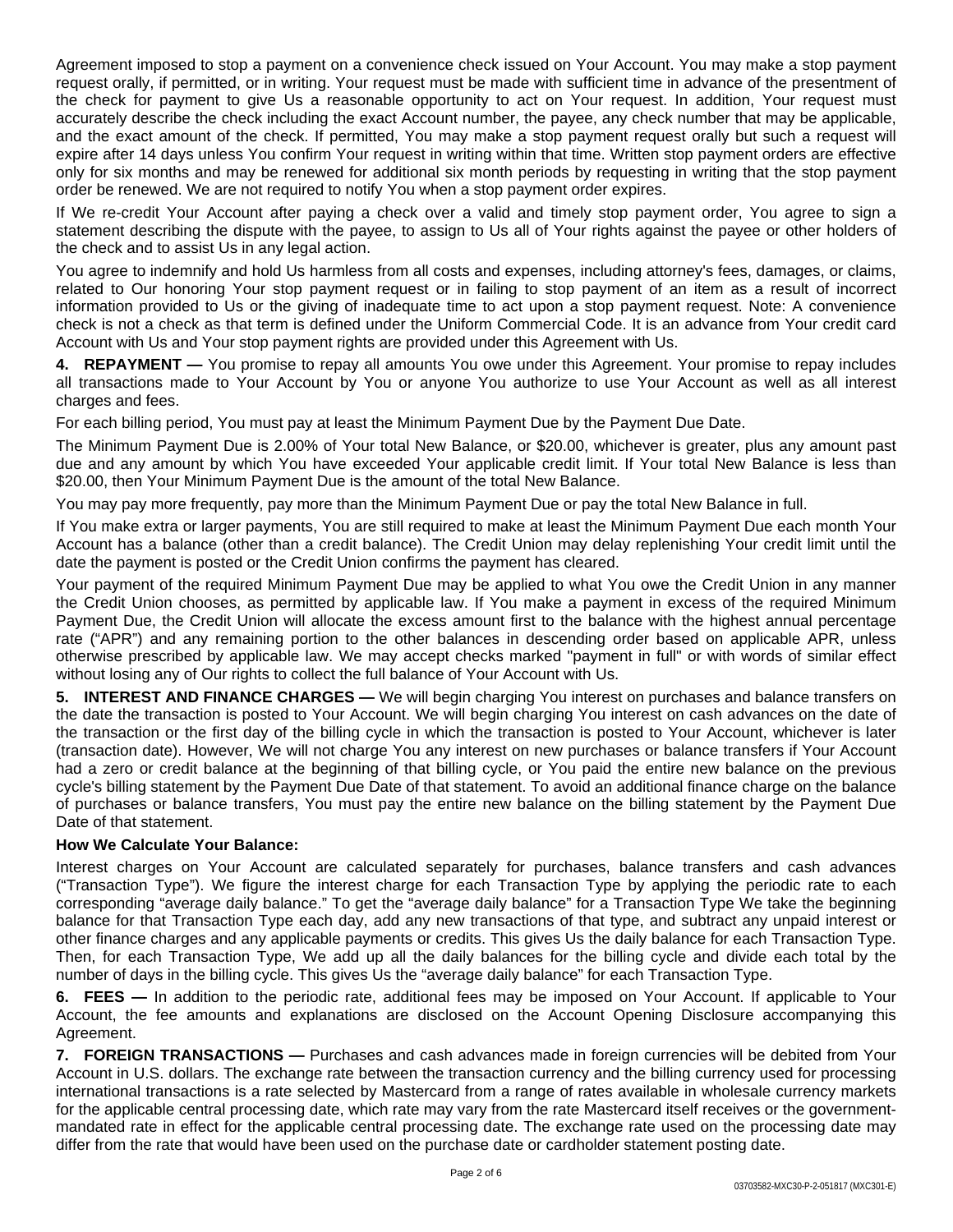A fee (finance charge), calculated in U.S. dollars, will be imposed on all multiple currency foreign transactions, including purchases, cash advances and credits to Your Account. A fee (finance charge), calculated in U.S. dollars, will be imposed on all single currency foreign transactions, including purchases, cash advances and credits to Your Account. A foreign transaction is any transaction that You complete or a merchant completes on Your Card outside of the United States, with the exception of U.S. military bases, U.S. territories, U.S. embassies or U.S. consulates. The Foreign Transaction Fee is set forth on the Disclosure accompanying this Agreement.

**8. AUTHORIZATIONS —** We do not guarantee authorization of a transaction, either by Us or by a third party, even if You have sufficient credit available. You agree that We will not be liable for failing to give an authorization. We also reserve the right to limit the number of transactions that may be approved in one day. We reserve the right to deny certain transactions for any reason and at Our sole discretion, including for default, suspected fraudulent or unlawful activity, internet gambling or any indication of increased risk related to the transaction or the Account. You agree that We have no requirement to notify You of the specific reason We denied a transaction. If We detect unusual or suspicious activity, We may suspend Your credit privileges until We can verify the activity, or We may close the Account.

**9. PREAUTHORIZED CHARGES —** If You default, if the Card is lost or stolen, or We change the Account for any reason, We may suspend automatic charges with third party vendors. If preauthorized charges are suspended, You are responsible for making direct payment for such charges until You contact the third party to reinstate the automatic charges.

**10. DEFAULT —** You will be in default under this Agreement if You fail to pay the Minimum Payment Due by its Payment Due Date; pay by a check or similar instrument that is not honored or that We must return because it cannot be processed; pay by automatic debit that is returned unpaid; make any false or misleading statements in any credit application or credit update; file for bankruptcy; or die. You will also be in default if You fail to comply with the terms of this Agreement or any other Agreement You have with Us.

If You default, We may close Your Account and require You to pay any unpaid balance immediately, subject to applicable law. In this Agreement and on Your Credit Card Application, You gave Us a security interest in all individual or joint share and/or deposit accounts with the Credit Union and authorized Us, if You defaulted, to apply the balance in these accounts to any amounts due. You agree We may rely on Your agreement and authorization to, upon Your default, apply any balance to any amounts due on Your Account.

**11. LIABILITY FOR UNAUTHORIZED USE-LOST/STOLEN CARD NOTIFICATION —** If You notice the loss or theft of Your credit card or a possible unauthorized use of Your Card, You should write to Us immediately at 2060 red Lion Rd., PO Box 52458, Philadelphia, PA, 19115 or call Us at (215) 969- 0777, Monday through Saturday during regular business hours or (800) 342-0008, Monday through Saturday after business hours or (800) 991-4965, seven days a week 24 hours a day.

You will not be liable for any unauthorized use that occurs after You notify Us. You may, however, be liable for unauthorized use that occurs before Your notice to Us. However, if You exercise reasonable care in safeguarding Your Card from risk of loss or theft and, upon discovering the loss or theft promptly report the loss or theft to Us, You will not be liable for any unauthorized transactions. In any case, Your liability for unauthorized transactions will not exceed \$50.

**12. CHANGING OR TERMINATING YOUR ACCOUNT —** As permitted by law, the Credit Union may change the terms of this Agreement and any attached Disclosure from time to time. Notice of any change will be given in accordance with applicable law. To the extent permitted by law, changes to the Agreement may apply to Your existing account balance as well as to future transactions.

**Arizona, California, Idaho, Louisiana, New Mexico, Nevada, Texas, Washington, and Wisconsin Residents -** Either You, Your spouse or the Credit Union may terminate this Agreement at any time, but termination by You, Your spouse or the Credit Union will not affect Your obligation to pay the account balance plus any finance and other charges You or Your spouse owe under this Agreement. Your obligation to pay the account balance plus any finance and other charges You owe under this agreement are subject to all applicable laws and regulations regarding repayment requirements. The Card or Cards You receive remain the property of the Credit Union and You must recover and surrender to the Credit Union all Cards upon request or upon termination of this Agreement whether by You or the Credit Union.

**Residents of all other states -** Either You or the Credit Union may terminate this Agreement at any time, but termination by You or the Credit Union will not affect Your obligation to pay the account balance plus any finance and other charges You owe under this Agreement. Your obligation to pay the account balance plus any finance and other charges You owe under this agreement are subject to all applicable laws and regulations regarding repayment requirements. The Card or Cards You receive remain the property of the Credit Union and You must recover and surrender to the Credit Union all Cards upon request or upon termination of this Agreement whether by You or the Credit Union.

**13. AUTHORIZED USERS —** Upon Your request, We may issue additional Cards for authorized users that You designate. You must notify Us in writing of any termination of an authorized user's right to access Your Account. Your notice must include the name of the authorized user and Your Account number and/or any subaccount number issued to the authorized user along with the authorized user's Card and any convenience or other access checks issued to the authorized user. If You cannot return the authorized user's Card or access checks and if You request Your Account to be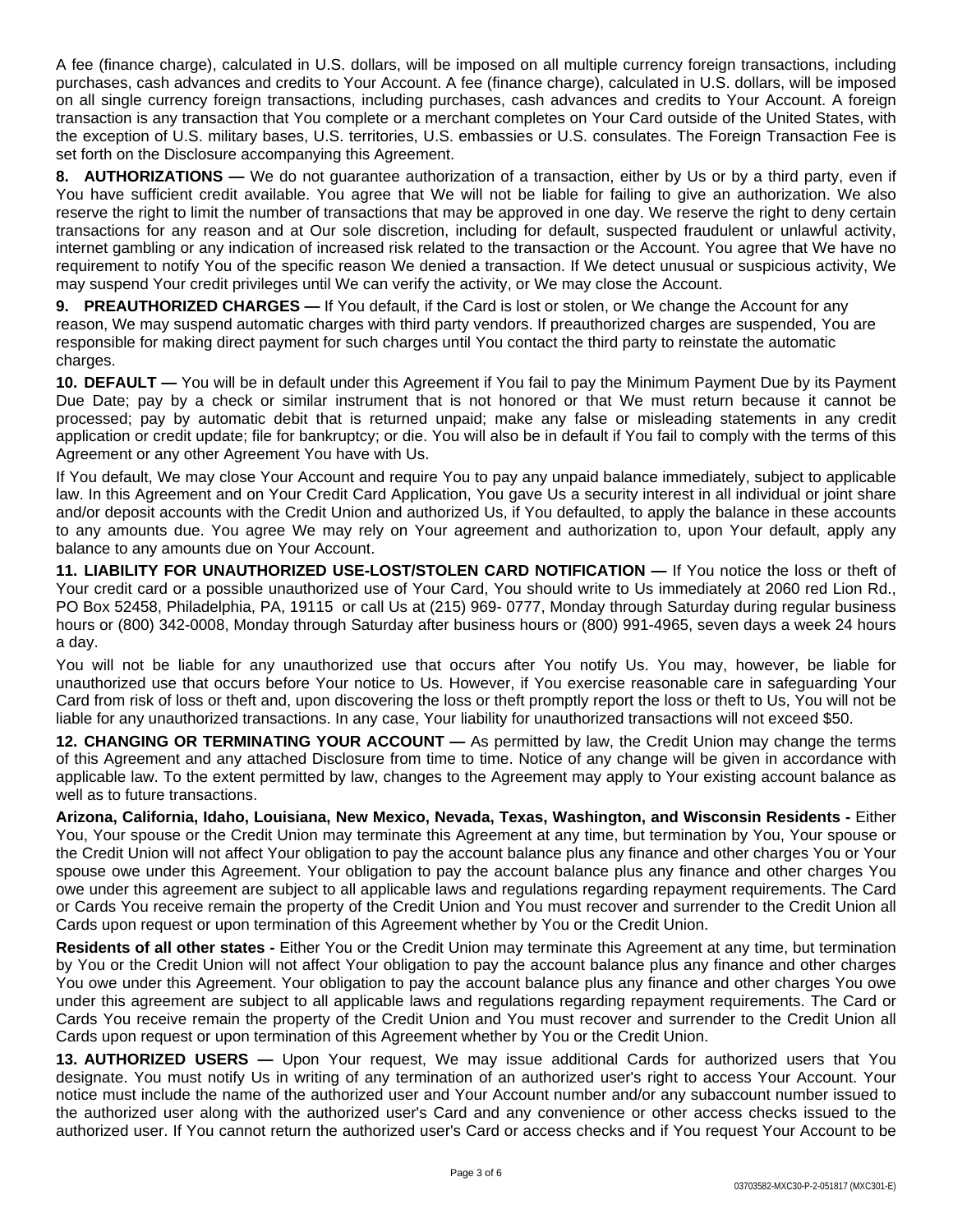closed, We will close Your Account and You may apply for a new Account. Alternatively, We may, at Our sole discretion, issue You a new Account number and a new Card.

**14. CREDIT REPORTS AND NOTICE OF NEGATIVE INFORMATION —** You authorize the Credit Union to obtain credit reports and any other information We may need to verify Your identity and use of the Account when opening Your Account and for any update, increase, renewal, extension, collection or review of Your Account. You authorize the Credit Union to disclose information regarding Your Account to credit bureaus and creditors who inquire about Your credit standing. We may report information about Your Account to credit bureaus. Late payments, missed payments, or other defaults on Your Account may be reflected on Your credit report.

**15. JOINT ACCOUNTS —** If this is a joint Account, each of You will be individually and jointly responsible for paying all amounts owed under this Agreement. This means that the Credit Union can require any one of You individually to repay the entire amount owed under this Agreement. Each of You authorizes the other(s) to make transactions on the Account individually. Any one of You may terminate the Account and the termination will be effective as to all of You.

**16. EFFECT OF AGREEMENT —** This Agreement is the contract which applies to all transactions on Your Account even though the sales, cash advances, credit or other slips You sign or receive may contain different terms.

**17. SEVERABILITY AND FINAL EXPRESSION —** This Agreement is the final expression of the terms and conditions of Your Account. This written Agreement may not be contradicted by evidence of any alleged oral Agreement. Should any part of this Agreement be found to be invalid or unenforceable, all other parts of this Agreement shall remain in effect and fully enforceable to the fullest extent possible under this Agreement.

**18. ILLEGAL TRANSACTIONS PROHIBITED —** You agree that You will not use Your Card for any transaction, including any type of electronic gambling transaction through the Internet, that is illegal under applicable federal, state, or local law.

Even if You use Your Card for an illegal transaction, You will be responsible for all amounts and charges incurred in connection with the transaction. This paragraph shall not be interpreted as permitting or authorizing any transaction that is illegal.

**19. APPLICABLE LAW —** The terms and enforcement of this Agreement shall be governed by federal law and the law of Pennsylvania.

**20. ENFORCING THIS AGREEMENT —** We can delay in enforcing or fail to enforce any of Our rights under this Agreement without losing them.

**21. COLLECTION COSTS —** If We refer collection of Your Account to a lawyer who is not Our salaried employee, You are liable for any reasonable attorney's fees We incur, plus the costs and expenses of any legal action, as further disclosed on this Agreement, or to the extent allowed by law.

**22. ASSIGNMENT —** We may assign any or all of Our rights and obligations under this Agreement to a third party.

**23. CALIFORNIA RESIDENTS —** A married applicant may apply for a separate Account. Applicants: 1) may, after credit approval, use the credit card Account up to its credit limit; 2) may be liable for amounts extended under the plan to any joint applicant. As required by law, You are hereby notified that a negative credit report reflecting on Your credit record may be submitted to a credit reporting agency if You fail to fulfill the terms of Your credit obligations.

24. FLORIDA RESIDENTS — You (borrower) agree that, should We obtain a judgment against You, a portion of Your disposable earnings may be attached or garnished (paid to Us by Your employer), as provided by Florida **and Federal law.**

**25. MARYLAND RESIDENTS —** To the extent, if any, that Maryland law applies to Your Account, We elect to offer Your Card Account pursuant to Title 12, Subtitle 9 of the Maryland Commercial Law Article.

**26. MISSOURI RESIDENTS — Oral Agreements or commitments to loan money, extend credit or to forbear from** enforcing repayment of a debt including promises to extend or renew such debt are not enforceable. To protect **You (borrower(s)) and Us (creditor) from misunderstanding or disappointment, any Agreements We reach covering such matters are contained in this writing, which is the complete and exclusive statement of the Agreement between Us, except as We may later agree in writing to modify it.**

**27. NEW YORK RESIDENTS —** We may obtain a credit report in connection with this Account, including for any review, modification, renewal or collections associated with this Account. Upon Your request, You will be informed whether such report was requested and, if so, the name and address of the consumer reporting agency furnishing the report. New York residents may contact the New York State Banking Department at 800.342.3736 or www.dfs.ny.gov to obtain a comparative listing of credit card rates, fees and grace periods.

**28. OHIO RESIDENTS** — The Ohio laws against discrimination require that all creditors make credit equally available to all creditworthy customers and that credit reporting agencies maintain separate credit histories on each individual upon request. The Ohio Civil Rights Commission administers compliance with this law.

**29. SOUTH DAKOTA RESIDENTS —** If You believe there have been any improprieties in making this loan or in the lender's loan practices, You may contact the South Dakota Division of Banking at 1601 N. Harrison Ave, Suite 1, Pierre, SD 57501, or by phone at 605.773.3421.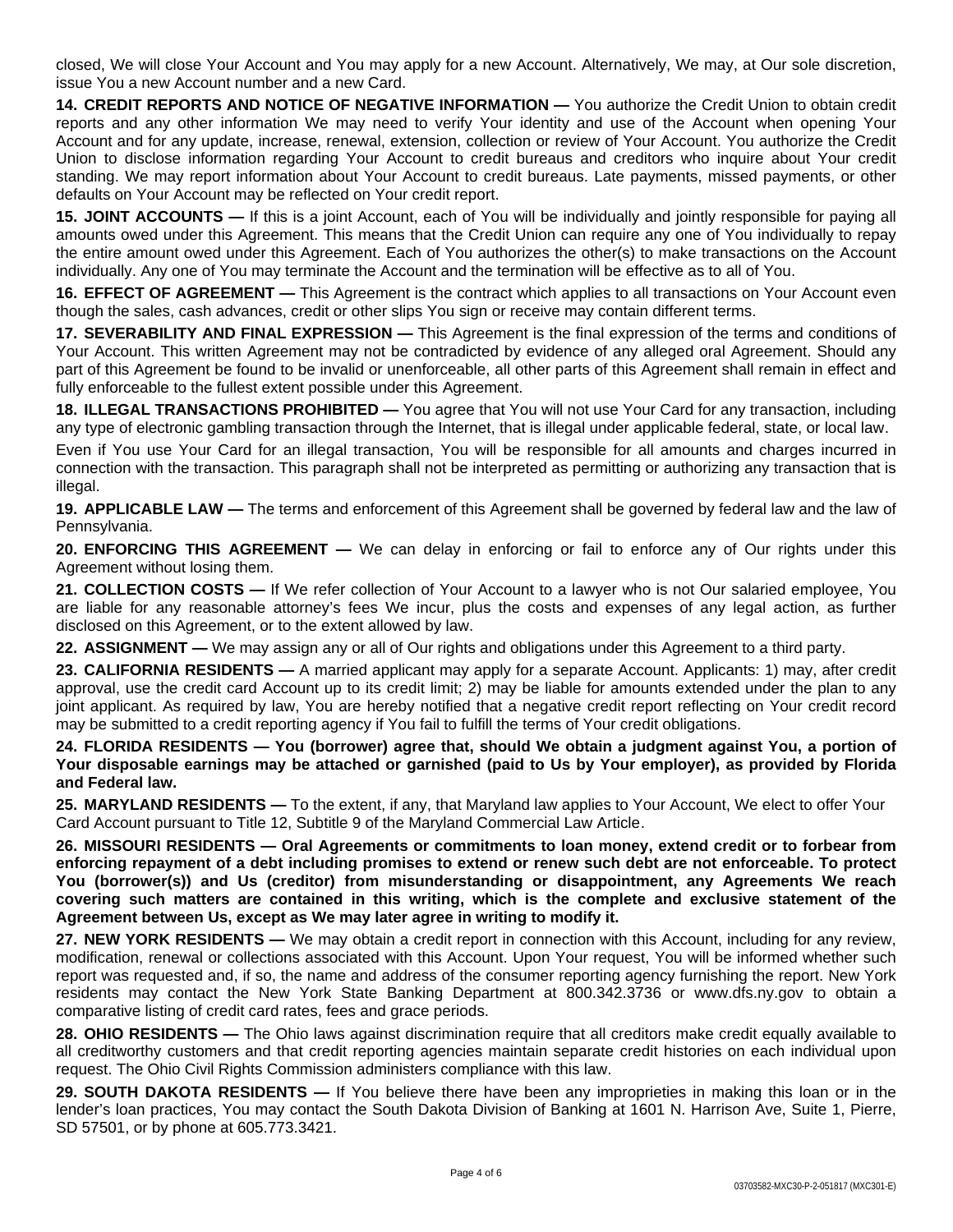**30. WISCONSIN RESIDENTS —** If You are married, please contact Us immediately upon receipt of this Agreement at the address or phone number listed on this Agreement and provide Us with the name and address of Your spouse. We are required to inform Your spouse that We have opened an Account for You.

**31. NOTICE TO UTAH BORROWERS —** This written Agreement is a final expression of the Agreement between You and the Credit Union. This written Agreement may not be contradicted by evidence of any oral Agreement. As required by law, You are hereby notified that a negative credit report reflecting on Your credit record may be submitted to a credit reporting agency if You fail to fulfill the terms of Your credit obligations.

**32. THE FOLLOWING IS REQUIRED BY VERMONT LAW — NOTICE TO CO-SIGNER — YOUR SIGNATURE ON THIS NOTE MEANS THAT YOU ARE EQUALLY LIABLE FOR REPAYMENT OF THIS LOAN. IF THE BORROWER DOES NOT PAY, THE LENDER HAS A LEGAL RIGHT TO COLLECT FROM YOU.**